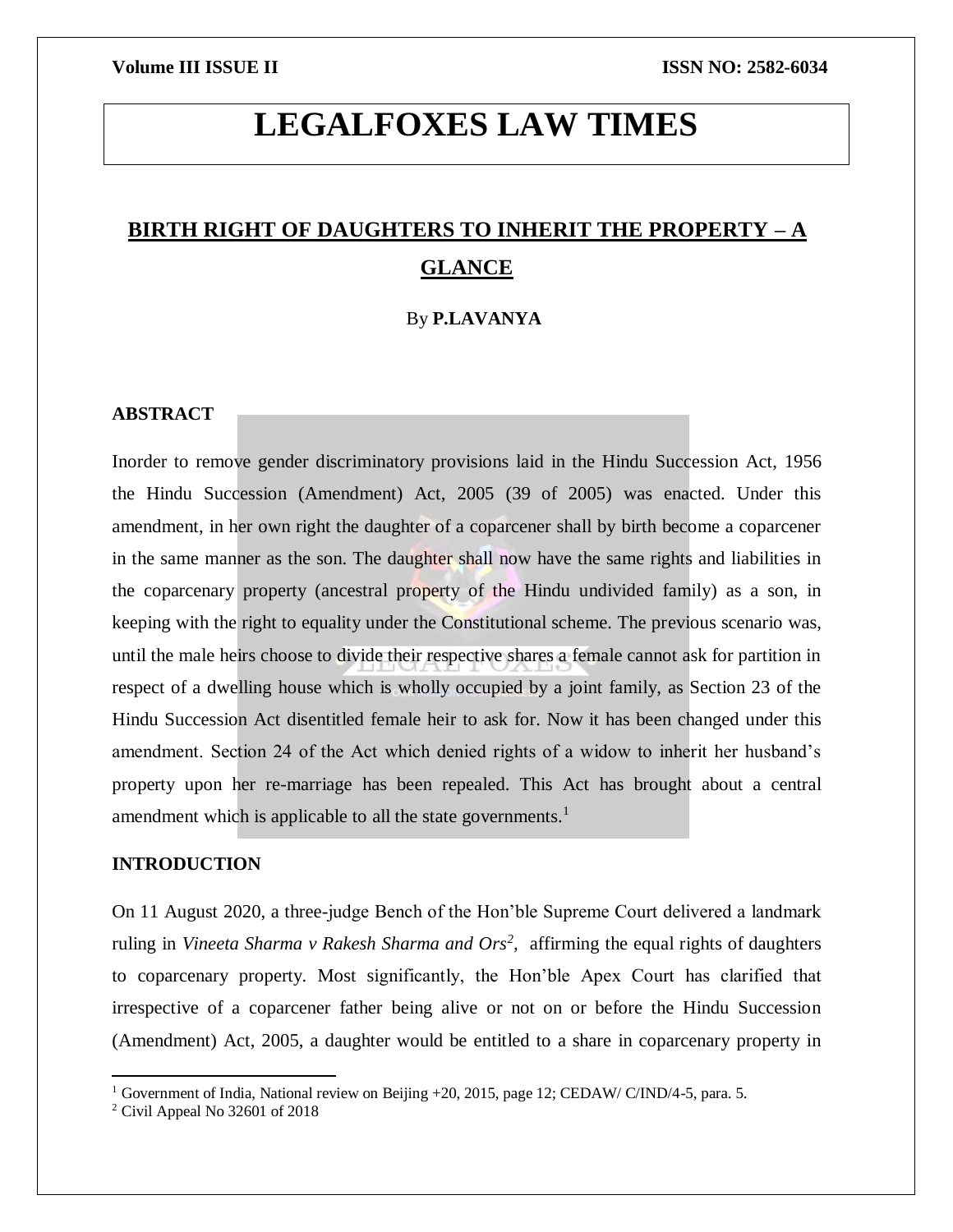#### **Volume III ISSUE II ISSN NO: 2582-6034**

the same manner as a son simply by virtue of: (i) her birth; and (ii) her being alive as on the date of coming into force of the 2005 Amendment.

In *Prakash v Phulavati<sup>3</sup>* , the Apex Court had held that Section 6 was prospective in nature and would apply only if the coparcener and daughter were *both* alive as on 9 September 2005. The underlying rationale in *Prakash* was based on the supposed effect of the 'notional partition' contained in the proviso to Section 6 of the 1956 Act, i.e., in the event of the predecessor coparcener's demise prior to the 2005 Amendment, there would be a severance of coparcenary property and consequently there would be no coparcenary property available for partition for a daughter claiming under the 2005 Amendment.

On the other hand, in *Danamma v Amar<sup>4</sup>* , the Apex Court had held that Section 6 would apply retrospectively. In this case, the father had died in 2001, leaving behind two daughters, two sons and a widow. The Court had held that "*it is the very factum of birth in a coparcenary that creates the coparcenary, therefore the sons and daughters of a coparcener become coparceners by birth"*, and consequently observed that the two daughters being coparceners, were entitled to equal share in the coparcenary property even though the father was not alive when the substituted Section 6 came into force in 2005.

 $H^{\prime}(.)$ 

### **RETROACTIVE APPLICATION OF 2005 AMENDMENT**

One of the major changes brought in by the Hindu Succession (Amendment) Act, 2005 is that in a Hindu joint family, the exclusive prerogative of males to be coparceners has been changed altogether and the right by birth in the coparcenary property has been conferred in favour of a daughter as well. This radical change has fundamentally altered the character of a Mitakshara coparcenary. Before the central enactment, four Indian states had brought in a similar change, introduction of daughters as coparceners. At present, instead of only the son having a right by birth, any child born in the family or validly adopted, will be a coparcener and would have an interest over the coparcenary property. Thus the traditional concept that only males could be members of the coparcenary and no female could ever be a coparcener nor could own coparcenary property is no longer the law.

 $\overline{\phantom{a}}$ 

<sup>3</sup> (2016) 2 SCC 36

<sup>4</sup> (2018) 3 SCC 343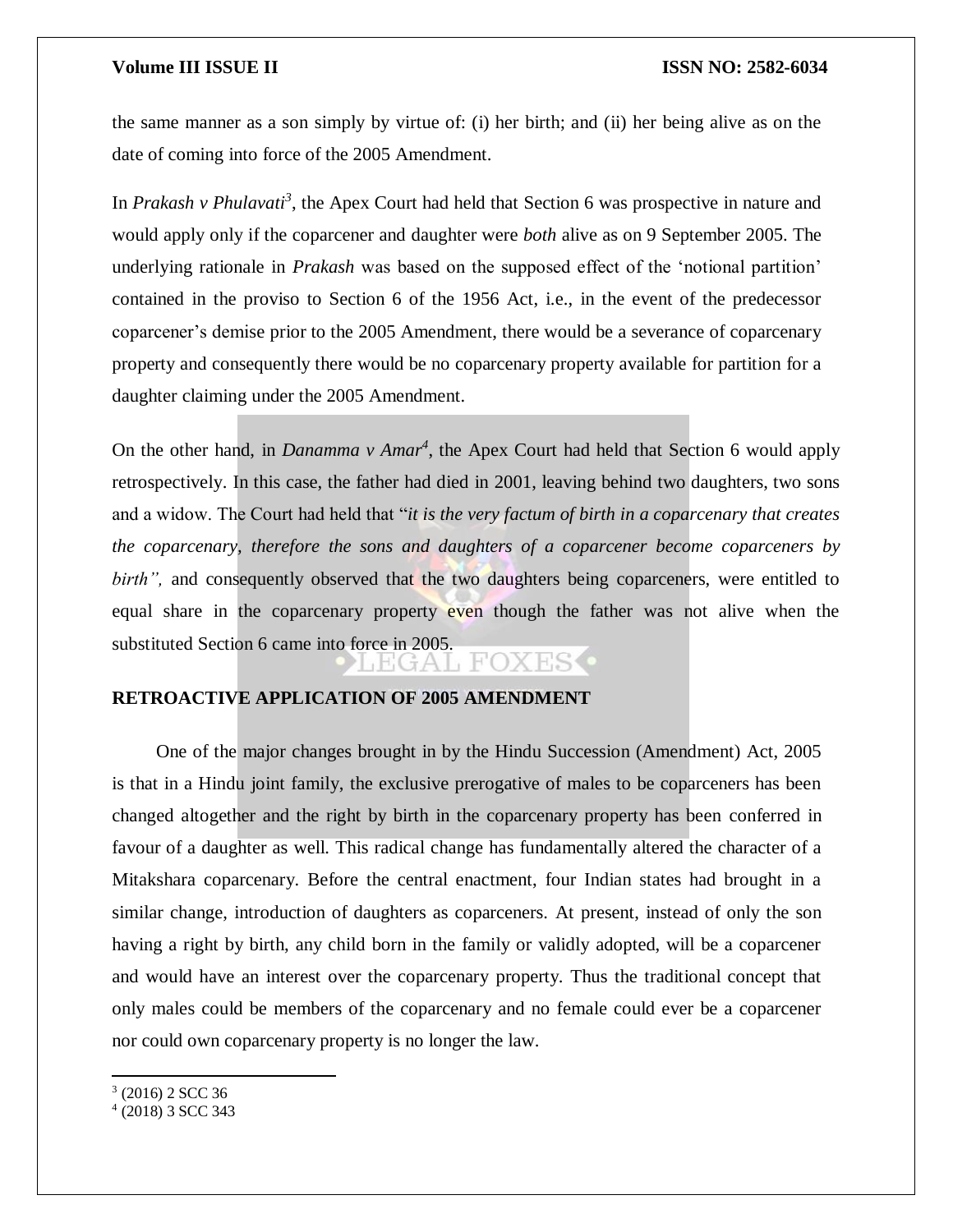### **Volume III ISSUE II ISSUE II ISSN NO:** 2582-6034

In *State of Maharashtra v Narayan Rao Sham Rao Deshmukh<sup>5</sup> ,* the major differences between the Mitakshara and Dayabhaga systems has been highlighted. Under the Mitakshara system, there is: (i) community of ownership; and (ii) unity of possession of joint family property between all the members of the coparcenary. However, in a coparcenary governed by the Dayabhaga school: (i) there is no unity of ownership of coparcenary property between members; (ii) every coparcener takes a defined share in the property and he is the owner of such share; (iii) there is unity of possession; and (iv) the share does not fluctuate due to births and deaths. Thus, under Dayabhaga law, the recognition of the right to a definite share does not militate against the owners of the property being treated as belonging to a family.

According to Sec.6: In a joint family governed by the Mitakshara Law, the daughter of a coparcener shall -

- a. By birth become a coparcener in her own right in the same manner as the son.
- b. Have the same rights in the coparecenary property as she would have had if she had been a son.
- c. Be subject to the same liabilities in respect of the said coparcenary property as that of a son.

#### LEGAL FO

and any reference to a Hindu Mitakshara Coparcener shall be deemed to include a reference to a daughter of a coparcener.

According to this provision, the discrimination against daughter has been brought to an end, as her rights and liabilities are the same as that of a son. This also means that a daughter is now capable of acquiring an interest in the coparcenary property, demand a partition of the same, and dispose it of through a testamentary disposition. Further, daughters would not only be empowered to form a coparcenary along with their other siblings (irrespective of gender), but would also be competent to start a joint family herself. She can even be a karta, throw herself acquired earnings into the joint family fund, something that was not possible before the amendment. The rule that females cannot form or start a joint family on their own but can continue it even on the death of a male member in the family but provided they have the capacity to add a male member to it by birth or through adoption, stands abrogated now. In

 $\overline{a}$ 

<sup>5</sup> (1985) 2 SCC 321*.*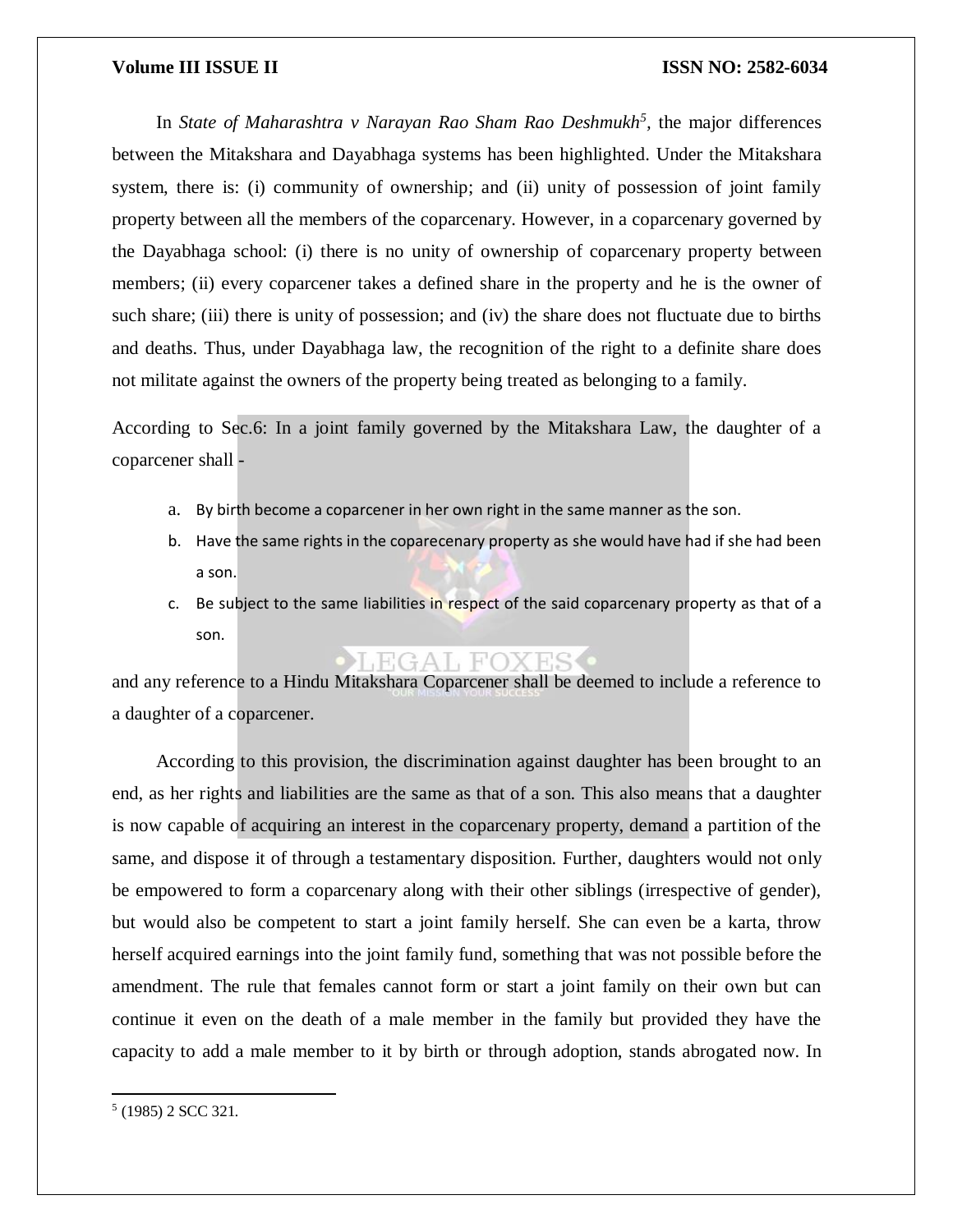#### **Volume III ISSUE II ISSN NO: 2582-6034**

other words, all the prerogatives and uniqueness of a son's position in the family is available to a daughter as well.

Section 6(2) makes it very clear that a female Hindu would be entitled to hold property with the incidents of coparcenary ownership. Therefore, a distinction has been created between female members of joint family in relation to their rights over the joint family property. The two classes of females are one, who are born in the family and secondly, those who become members of this joint family by marriage to the coparceners. Females, who are born in the family ie, daughters, sisters posses a right by birth in the coparcenary property and those who become members of the joint family by amendment. Their rights over the joint family property continue to be the same, like maintenance out of its funds, a right of residence in the family house, etc.

#### **MARITAL STATUS OF DAUGHTER**

It is noteworthy that under the Andhra Pradesh, Tamil Nadu, Karnataka and Maharashtra amendments to the Hindu succession Act 1956, daughters of coparceners, who were married on the day the amendment, was enforced in each state respectively, could not become coparceners. Only daughters who were unmarried on such date could become coparceners. Besides, as the legislature provided that their coparcenary rights were identical to that of sons, their future marital status did not divest them of coparcenary rights. They continued to be coparceners even after marriage and even their children had a right by birth in the coparcenary property.

Daughters who were married on the date of enforcement of amendments did not get the benefit under the amendments. In fact, this provision creating distinction between the rights of a married and unmarried daughter was also challenged in Karnataka High court in a case, and the court had justified the distinction and exclusion of a married daughter on the ground that it was based on a sound policy of the legislature. A contrary stand would have created chaos in the society and would have disturbed settled claims and titles. Under the present amendment, a daughter of a coparcener is included as a coparcener herself without any reference or limitation with respect to her marital status. Therefore, after 6th September 2005, a daughter who was married even before this date, would be a coparcener. It is interesting to note that the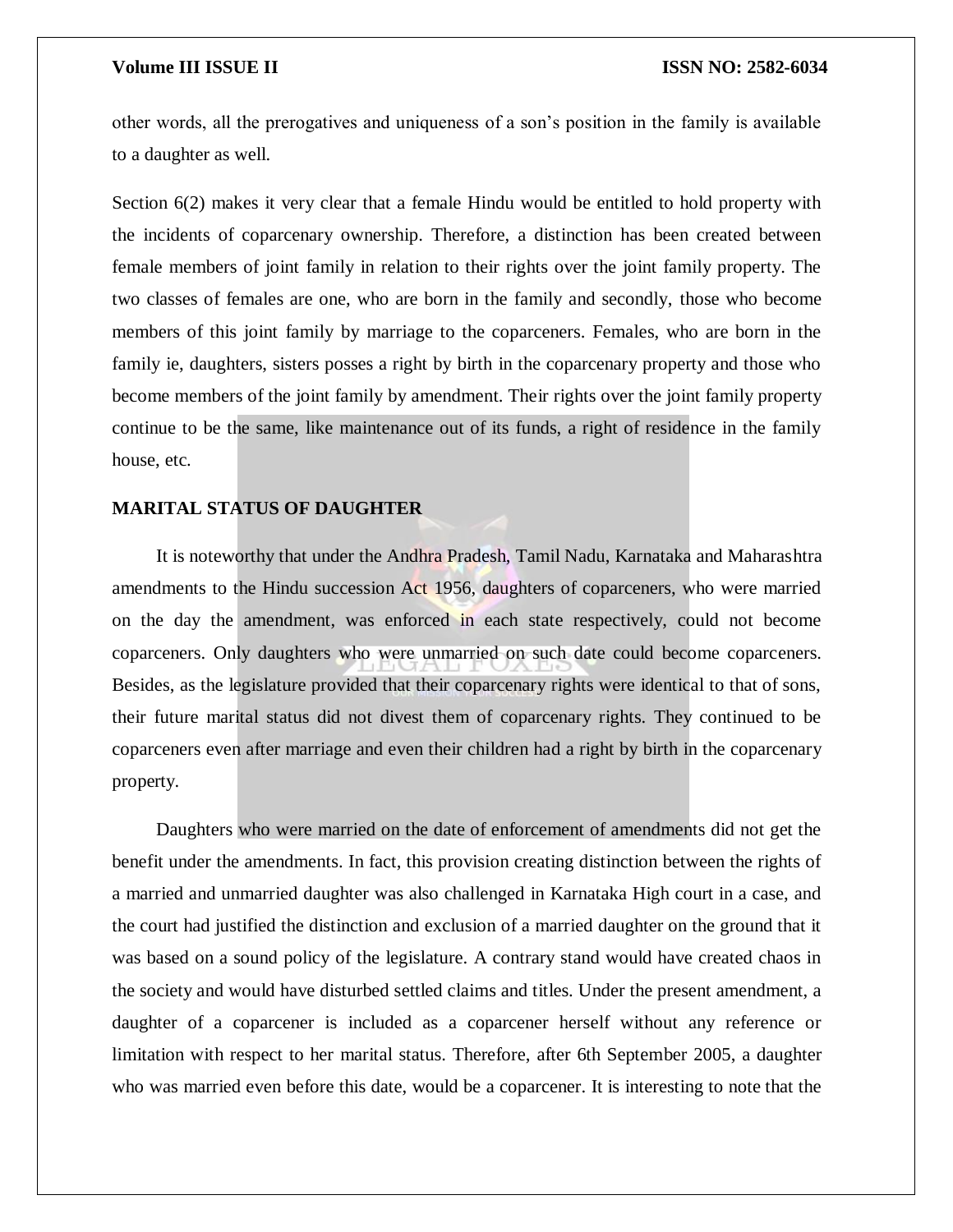### **Volume III ISSUE II ISSUE II ISSN NO:** 2582-6034

married after marriage, but would nevertheless be a member of coparcenary, with an entitlement to seek partition of the joint family property in her own right. To that nothing contained in this subsection shall affect or invalidate any disposition or alienation including an partition or testamentary disposition effected before 20th December 2004.

This was necessary so that settled rights should not be disturbed. However, a joint family where a daughter has been married before 20 December 2004, and the male members have not effected a partition, would now have to share this property with their married sisters, as the daughter, irrespective of their marital status, have become coparceners.

For example, a family comprises father F, his wife W two sons S1 and S2 and two daughters D1 and D2. D1 gets married in 1990. As the law stood before the amendment of 2005, D1 would cease to be a member of her father's joint family upon her marriage. The rest of the family continues to be joint and enjoys the joint upon her marriage. The rest of the family continues to be joint and enjoys the joint family property together. This situation continues till September 2005. Till now D1 did not have any right over the joint family property nor was even a member of it, but now not only she will become a coparcener, she would have the same rights in the joint family property as her brothers would have. She is entitled to demand a partition and would also get an equal share like her brothers at the time of such partition. If she dies without seeking partition, a notional partition would be affected to ascertain her share which would go to her heirs. Therefore, not only the unmarried daughter, but daughters in general, are benefited by this amendment.

In order to avoid confusion and give meaning to this provision, the partitions and alienation effected prior to 20 December 2004, have been expressly saved. For example in figure given above, if after the marriage of D1, a partition was effected among the family members, or the father as the karta of the family had alienated a portion of the joint family had alienated a portion of the joint family property for a legal necessity, the validity of the partition and the alienation if otherwise valid, cannot be challenged. The married daughter, even though might have been a coparcener, would not be entitled to reopen the partition already affected, nor would be empowered to challenge the alienation affected before such date, on the ground that her consent was not obtained for it.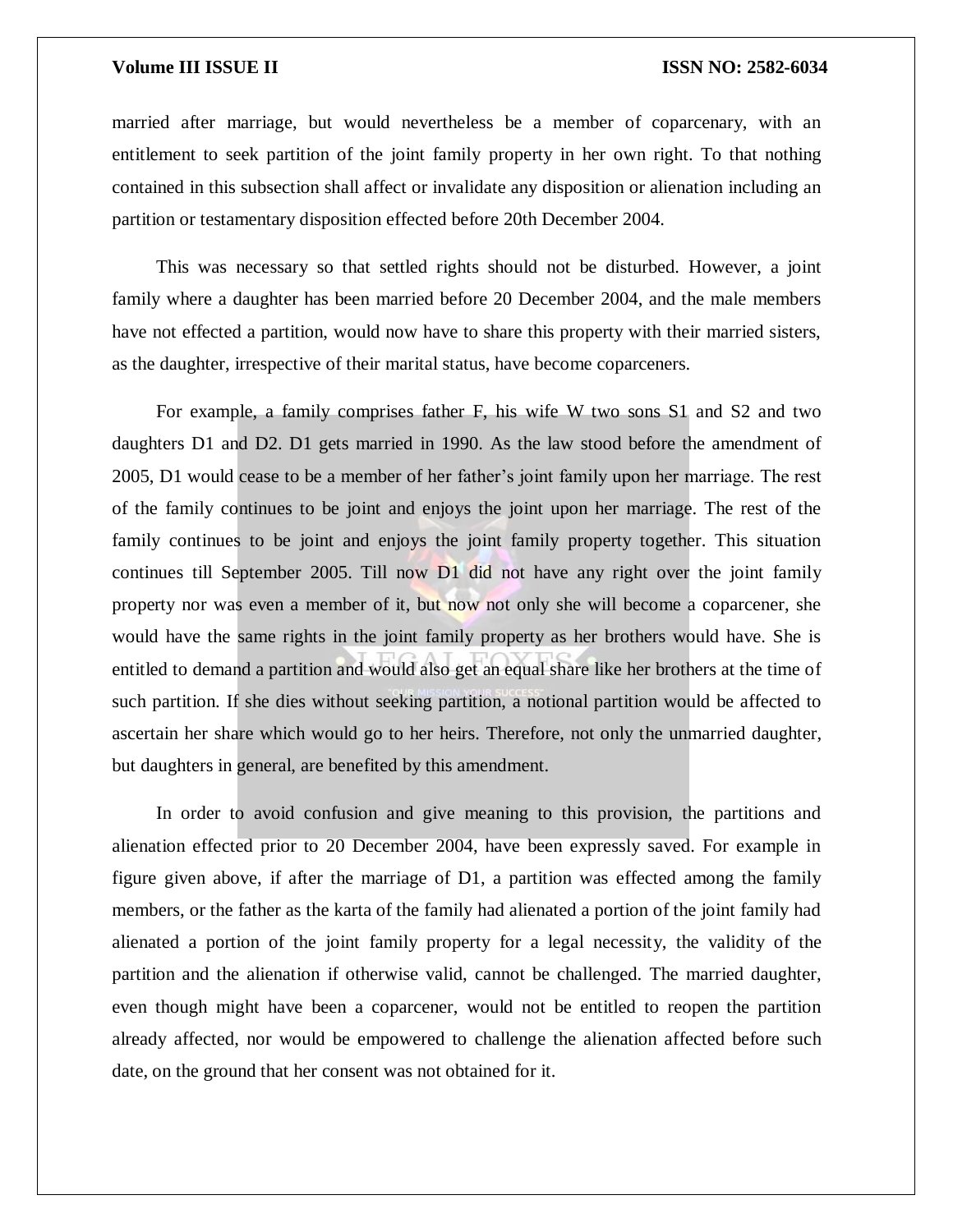#### **Volume III ISSUE II III ISSN NO:** 2582-6034

## **PROPERTY HELD BY DAUGHTERS WITH INCIDENTS OF COPARCENARY OWNERSHIP**

The amendment clarifies that the joint family property would be held by the daughters, as they have become coparceners with incidents of coparcenary ownership section 6(2) states:

**Section 6(2)** - Any property to which a female Hindu becomes entitled by virtue of sub section (1) shall be held by her with the incidents of coparcenary ownership and shall be regarded notwithstanding anything contained in this Act or any other law for the time being in force as property capable of being disposed of by her by testamentary disposition.

Thus according to S  $6(2)$  a female would hold the property with incidents of coparcenary ownership. The legislature has not explained nor provided anywhere as to what these incidents of coparcenary ownership are. Thus the natural step would be to seek their explanation under the classical law under which there are two basic incidents of coparcenary ownership. First, that each coparceners holds the property with the incidents of unity of possession and community of interest, i.e., all coparceners jointly have the title to the property and joint possession of the property. Till the time a partition takes place, no one can predict what his share is. Secondly, all coparceners hold the property with incidents of doctrine of survivorship i.e., on the death of the one coparcener, his interest in the coparcenary property is taken by the surviving coparceners and not by his heirs. Does this mean that the doctrine of survivorship would apply in case of female coparceners and not male coparceners, as the legislature expressly provides, that the female coparceners, would hold the property with incidents of coparcenary, survivorship being one of such basic incident, or does it means that if the female coparceners would hold property with incidents of coparcenary, survivorship being one of such basic incident or does it mean that if the legislature has abolished that application of doctrine of survivorship for male coparceners, and female coparceners would hold the property and they share exactly in the same manner as the male, it stands abolished for them too. By the abolition of the doctrine of survivorship in case of male coparceners by an express provision, the legislature has created another confusion. It is a fundamental rule in laws relating to inheritance and succession that the term his does not include her. This must have been the reason why the legislature amended section 30 of the Act to add her after him. The use of the term his interest and not his or her as has been used in section 30, clearly suggests that it is only in case of an undivided male Hindu dying that doctrine of